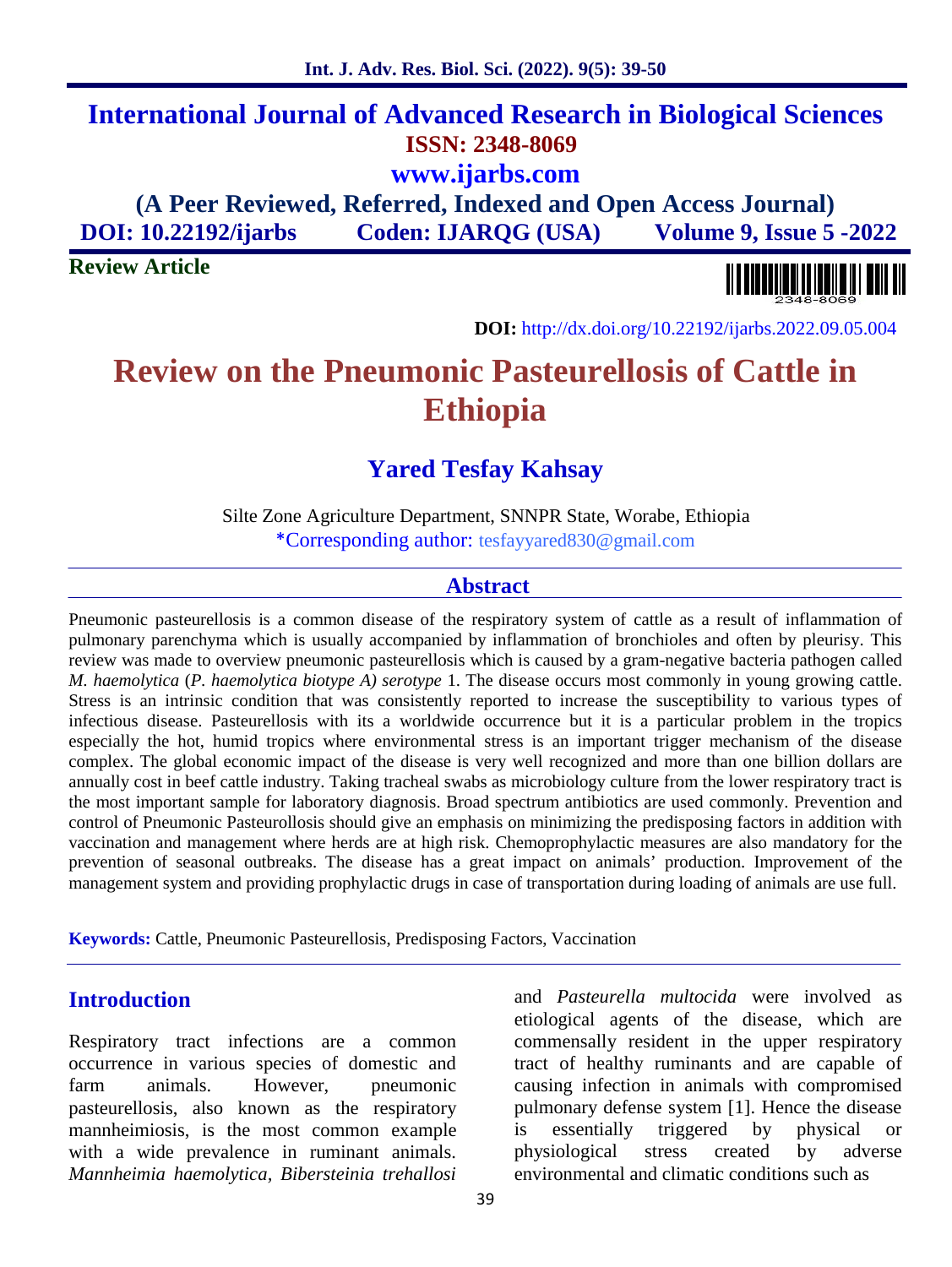extremely bad weather, poor management, overcrowding, transportation or previous infection with respiratory viruses, mycoplasma or some other pathogenic organisms [2].

The disease, in its typical clinical form, is highly infectious, often fatal, and with a very serious economic impact on the animal industry. It is well established that pneumonic pasteurellosis is responsible for the largest cause of mortality in feedlot animals in which the disease accounts for approximately 30% of the total cattle deaths worldwide [1]. The global economic impact of the disease is very well recognized and more than one billion dollars are annually lost in beef cattle industry in North America alone [3]. The catastrophic effect of the disease was also evident in sheep and goat farming and remarkable economic losses were also attributed to massive fatalities in feedlot animals and acute field outbreaks. In addition, substantial amount of money was further lost, almost every year, in improving farm management, animal husbandry and chemotherapeutic and vaccination programs, due to death and loss of production following illness [3]. *Mannheimia haemolytica* biotype A serotype1 is the most common cause of pneumonia. Eleven serotypes have been demonstrated within *M. haemolytica*, Serotypes 6, 2, 9 and 11 and untypable serotypes have been found in lesions of Pneumonic Pasteurellosis [4]. Several respiratory viruses including PI-3 virus, BHV-1 and BRSV may predispose the bacterial incubation [5]. An acute fatal respiratory disease was also induced in cattle by previous infection BHV-1 challenged with *M. haemolytica* [4]. Clinical signs of respiratory distress usually develop within 10 to 14 days, in adult animals after being exposed to stress [6]. Infected animals appear extremely dull with reduced appetite, depression, bronchopneumonia, abnormal lung sound, coughing, mucoid to mucopurulent nasal discharge, high fever  $(40-41^{\circ}C \text{ or } 104-106^{\circ}F)$ . Risk factors such as animal risk factor, environmental, managemental risk and the pathogen risk factor are involved in the complexity of the disease, as well as virulence factors including endotoxin, fimbrrae and leukotoxin are involved in the pathogenesis [7].

respiratory tract by tracheal swabs or bronchoalveolar lavage. Early recognition and treatment with antibiotics are essential for successful therapy [4]. Vaccination regimes for respiratory pathogens should be completed at least 3 weeks before transportation and vaccine *M*. *haemolytica* which incorporate modified leucotoxin and surface antigen may induce antibody production [8].

Young calves less than two years old age needs more protection and supplement with ration in order to develop immunologically and to satisfy the required growth. But in developing countries including Ethiopia, these practices cannot be learned as much. The farmers in the country simply let their calves to the field, especially in the pastoral areas, since there is lack of education providing calves with potable clear water; feed and disinfected calf house is unexpected. So the young calves lack the ability to gain the required body weight, lack of performance poorly grows and contracted by different disease. This condition might cause high mortality in the susceptible young calves and financial losses to the cattle industry in the country [9]. Therefore, the objectives of this seminar paper are;

Therefore, the objectives of this review paper are:

 To make a review on the epidemiology of pneumonic pasteurellosis in cattle.

 To review on the pathogenesis and virulent mechanism, prevention and control strategies of pneumonic pasteurellosis in cattle.

## **PNEUMONIC PASTEURELLOSIS**

#### **Definition of Pneumonic Pasteurellosis**

Pneumonic pasteurellosis is a common disease of respiratory system of cattle as a result of inflammation of pulmonary parenchyma which is usually accompanied by inflammation of bronchioles and often by pleurisy [1].

## **Etiology of the disease**

Pasteurella is a major cause of severe "shipping fever" pneumonia when combined with stress and with and without viral agents. The major bacterial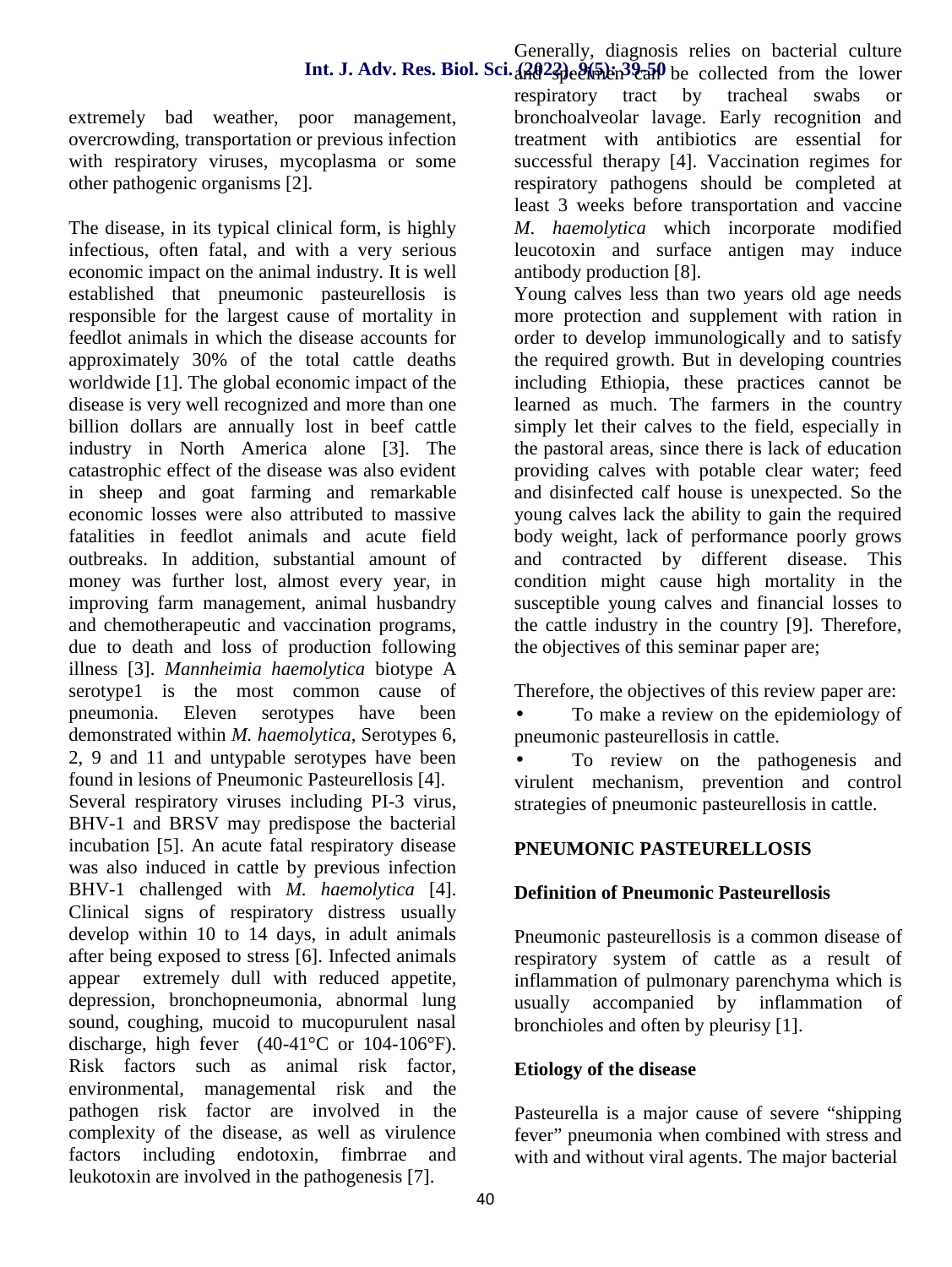pathogen involved in pneumonic pasteurellosis of cattle is *M. haemolytica* (*P. haemolytica* biotype A) serotype 1 [1]. Eleven serotypes have been demonstrated within *M. haemolytica*, Serotypes 6, 2, 9 and 11 and untypable serotypes have been found in lesions of Pneumonic Pasteurellosis. *P. trehalosi* strains are commonly isolated causes and *P. multocida* biotype occasionally [10]. However, the pathogenic role of *P. multocida* was more evident in sheep in which it was responsible for many serious outbreaks [1]. The bacteria is Gram-negative, non-motile, non-spore forming, facultative anaerobic, small rods or coccobacilli [11]. *P. multocida* and *M*. *haemolytica* are similar with each other but unlike *P*. *multocida*, *M*. *haemolytica* does not ferment maltose results in hemolysis and *P*. *multocida* also does not ferment arabinose and cannot result in hemolysis as well as does not grow in Mac Conkay agar [5].

#### **Geographic Distribution and Occurrence**

Pasteurellosis occurs worldwide but it is a particular problem in the tropics especially the hot, humid tropics where environmental stress is an important trigger mechanism of the disease complex [12]. It is a common disease of young growing cattle and common in America, the UK and North America. In Canada and the United states the disease occurs most commonly in beef calves after weaning in the fall of the year and is the most important disease in cattle that have been recently introduced into the feedlots [1]. The drugs outbreaks of mannheimiosis are generally noted at the beginning of the rainy season; however, the disease can occur throughout the year in the endemic areas [4].

#### **Factors affecting the disease**

#### *1. Animal Risk Factors*

The disease occurs most commonly in young growing cattle from 6 months to 2 years of age, but all age groups are susceptible. Calves those are non-immune to *M.haemolytica* than calves that have serum neutralizing antibody to the organism and its cytotoxin. In western Canada

auction market calves that originated from many different farms and remixed at the market are at high risk. However the distance that the calves were transported was not associated with fatal fibrinous pneumonia [13]. Although the disease occurs most commonly in young beef cattle soon after their introduction to feedlot, it is not uncommon on dairy herd, especially when recent have been made. Mature beef cows are also susceptible to Pneumonic Pasteurellosis if they are subjected to stress during the summer months or in the fall of the year. Usually associated with the movement of large groups to or from pasture during inclement weather herd outbreak of per acute pleuropneumonia due to *M*. *haemolytica* have been reported in adult dairy cattle [14].

## *2. Environmental and Managemental Risk Factors*

Mixing of cattle from different source is an important risk factor, mixing of recently weaned beef calves from different source at auction market was associated with an increased risk of fatal fibrinopneumonia in calves moved to feedlot in a western Canada, especially in November shortly after action sales had peaked and when feedlot was reaching capacity [13].

Stress is an intrinsic condition that was consistently reported to increase the susceptibility to various types of infectious disease. Stress can be induced artificially by administration of certain<br>drugs and chemical compounds like and chemical compounds like dexamethasone [15]. Containment in dairy, humid and poorly ventilated barns, exposure to increment weathers, deprivation from feed and water are commonly followed by an outbreak of the disease in cattle. The reason for increased susceptibility to *M. haemolytica* infection in stressed animals was primarily attributed to the breakdown of innate pulmonary immune barriers by stressors [16].

#### *3. Pathogen Risk Factors*

The frequency of isolation of Mannheimia species from the nasal passage of normal healthy unstressed calves is low but increased as animals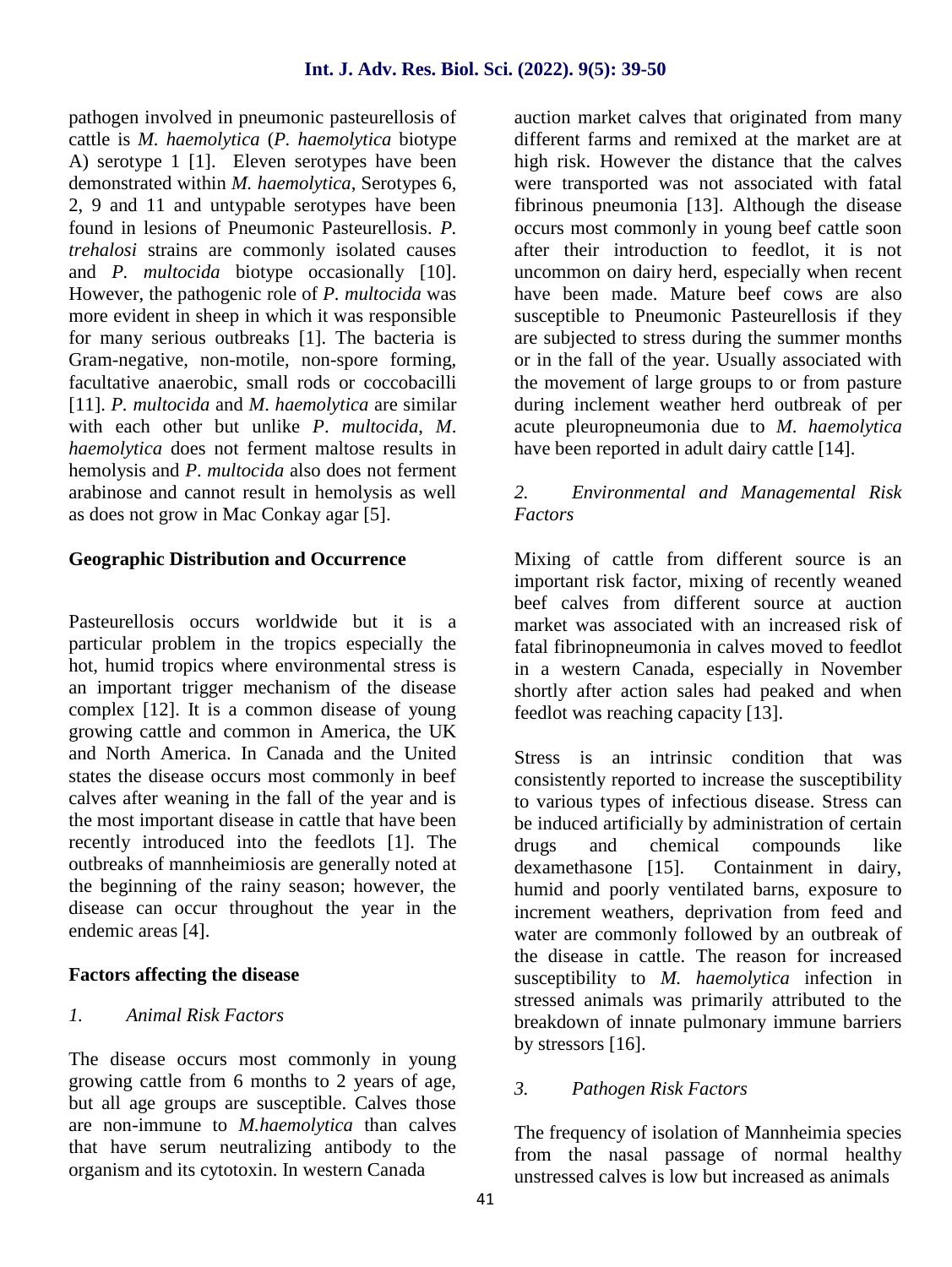are moved to auction market and then feedlot. The virulence factors of pasteurella species include fimbriae, polysaccharides, endotoxin and leucotoxins have been identified [7]. Respiratory viruses were reported to impair the phagocytic function of pulmonary alveolar macrophage. An acute fatal respiratory disease was also induced in cattle by previous infection with Bovine herpes virus-1 challenged with *M. haemolytica. M. haemolytica* serotype A1 and A2 can survive for long period at time at least 156 days in bovine and trachea bronchial washings [17].

## **Morbidity and Mortality**

Morbidity and mortality are affected by a number of factors and their interaction. Age, endemicity of the region, previous exposure and immunity are important factors. The high susceptibility of young animals has been established in several studies in Sri Lanka. Morbidity may reach 35%, the case fatality rate may range from 5-10% and population mortality rate may vary from 0.75-1%. However, these morbidity and mortality may not be reliable because of wide variations in the method used to calculate disease incidence and prevalence. More recently in Britain, morbidity rates of 73-100% with mortality of 0-8% of those affected and average mortality of 4% have been reported [16].

#### **Method of Transmission**

Transmission of pasteurellas probably occur by inhalation of infected droplet, coughed up or exhaled from infected animals which may be clinical case or recovered carriers in which the infection persist in the upper respiratory tract. *Mannheimia haemolytica* is carried in the nasopharynx and tonsils of apparently health animals where, interestingly, serotyping is most commonly isolated from cattle [18].

*Pasteurella multocida* and *Mannheimia haemolytica* are highly susceptible to environmental influence and it is unlikely that mediated contagion is an important factor in the spread of the disease. When conditions are optimal, particularly when cattle are closely

confined in inadequately ventilated trains or held for long periods in holding pens and feedlots, the disease may spread very quickly and affect a high proportion of the herd within 48 hours. Animals at pasture are able to move freely and the rate of spread may be slower [19].

#### **Pathogenesis and Virulence Factors**

Remaining in the URT of unstressed cattle, *M. haemolytica* A1 causes no disease in the animal. Under times of stress in the form of transportation, crowding, irregular feeding or watering, abrupt climate change, exposure to viral agents, or combination of the above, M. haemolytica1: A proliferates in the URT [20]. Stress also disrupts *M. haemolytica*1: A localization and allows the bacterium to colonize other parts of the respiratory tract. Conditions such as stress or cell damage and inflammation are ideal for *M. haemolytica* A1 colonization and proliferation in the upper respiratory tract (URT). Stressed cattle shed large numbers of *M. haemolytica*1: A, which can be isolated during and immediately after shipment. Increased colonization and proliferation of *M. haemolytica* A1 in the URT allows the organism to be inhaled into the lung [20].

Researchers Have Shown That *M. Haemolytica* A1 can be isolated from droplet nuclei in tracheal air [21]. In the lower respiratory tract (LRT), *M. haemolytica*1: A would be easily cleared and no lung damage would occur under normal conditions [22]. However, chronic exposure to the lung allows *M. haemolytica*1: A to overcome clearance mechanisms and to initiate pneumonia. Intranasal and intratracheal inoculation of *M. haemolytica*1: A, as well as transthoracic inoculation of *M. haemolytica*1: A directly into the lung has been shown to produce pneumonic lung lesions [20]. Indeed, *M. haemolytica* is the most common isolated bacterium from shipping fever, but the proportion of fatal cases of respiratory disease in feedlot cattle attributable *to P. multocida* appears to be increasing [23].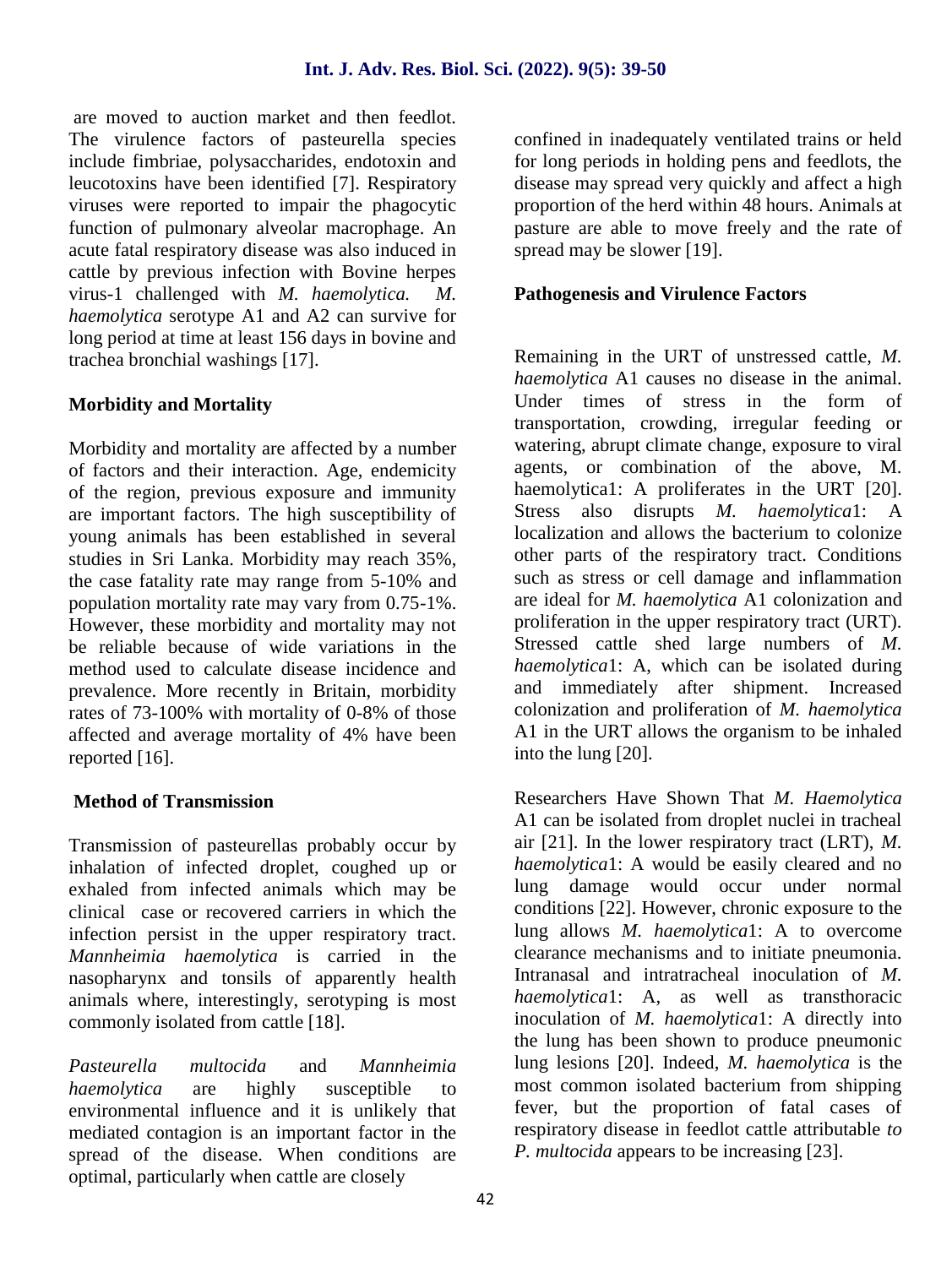Stress and viral infection would eventually impair the local pulmonary defense mechanism by causing the deleterious effects on ciliated cells and mucous coating of the trachea, bronchi and bronchioles. The causative bacteria from the nasopharynx will then reach the central bronchi, bronchioles and alveoli by gravitation at drainage along the tracheal floor and there by become deeply introduced into the lung tissue. Toxin produced by rapid growth and multiplication of the bacteria result in vascular disturbance and inflammatory reaction dominated by fibrinous exudates [24].

Four main virulence factors have been identified in strain of *M. haemolytica* and *P. trehalosi.* Fimbriae are small appendage, present in the surface of many gram-negative bacteria which enhance adherence to and colonization of the target epithelium of the susceptible animals. Two types of fimbriae have been detected in serotype 1 of *M. haemolytica* [25]. Both of them are capable of enhancing mucosal attachment of the organism and colonization of lower respiratory tract epithelium of cattle. Successful colonization will thus enable considerable increase in the number of bacteria needed in the lung tissue beyond the level that normal lung capacity could efficiently resolve [26]. Similar to all other gram-negative bacteria the cell wall of *M. haemolytica* contains Lipid Polysaccharide. This endotoxin is one of the most virulence factors involved in the pathogenesis of Pneumonic Pasteurollosis. It has been shown that serotypes 2 and 8 of *M. haemolytica* possess rough LPS while the other 14 serotypes have characteristic smooth LPS [4].

Endotoxins produced by rapid Growth and multiplication of the bacteria In infected lobules will cause extensive Intravascular thrombosis of pulmonary Veins, capillaries and lymphatics. These Vascular disturbances eventually result in Focal ischaemic necrosis of the pulmonary Parenchyma accompanied by severe inflammatory Reaction dominated by fibrinous Exudate [27]. Experimental evidence indicated that M.haemolytica endotoxin is directly toxic to endothelial cells and capable of altering leukocyte functions and causing lysis of blood platelets [4].

Leukotoxin is heat-labile protein, a pore-forming cytolysin that affects ruminant leukocytes and platelets and also considered as a main virulence factor for *M*. *haemolytica* [28]. The most are bovine macrophages, neutrophils and lymphocytes. At low concentration, leukotoxin impairs phagocytosis and lymphocyte proliferation while at higher concentration it has cytotoxic effect resulting in cell death due to lysis. The polysaccharide capsule of the organism inhibits complement mediated serum killing as well as phagocytosis and intracellular killing of the organism. The capsules also enhance neutrophil-directed migration and adhesion of the organism to alveolar epithelium. The interactions of these virulence factors contribute to the pathogenesis of the disease [29].

## **Clinical Signs**

An observable clinical signs of respiratory distress usually develop within 10 to 14 days in adult mammals after being exposed to stress. Nevertheless, infected animals in severe cases may die as a result of toxemia even before the development of significant pulmonary lesions. In this case, sudden death may be the first sign of acute out breaks, particularly in young calves [1]. The incubation period of the disease ranges from 3 to5 days, however, acute onset is not uncommon. After the onset of respiratory disturbances, infected animals appear extremely dull with reduced appetite and remarkable depression. They soon develop high fever (40- 41°c or 104-106°F). Anorexia and rapid shallow respiration accompanied by mucopurulent nasal discharge. Later on productive cough which is accentuated by physical effort or movement usually develop in most of the infected animals [30]. In acute outbreak, the clinical course of the disease is relatively short (2-3 days) terminating in death or recovery in either treatment or nontreated animals. However, number of sick animals that survive the acute phase may become chronically infected animals. Marked dyspnea with an expiratory grunt may be observed in very advanced stages of disease [31].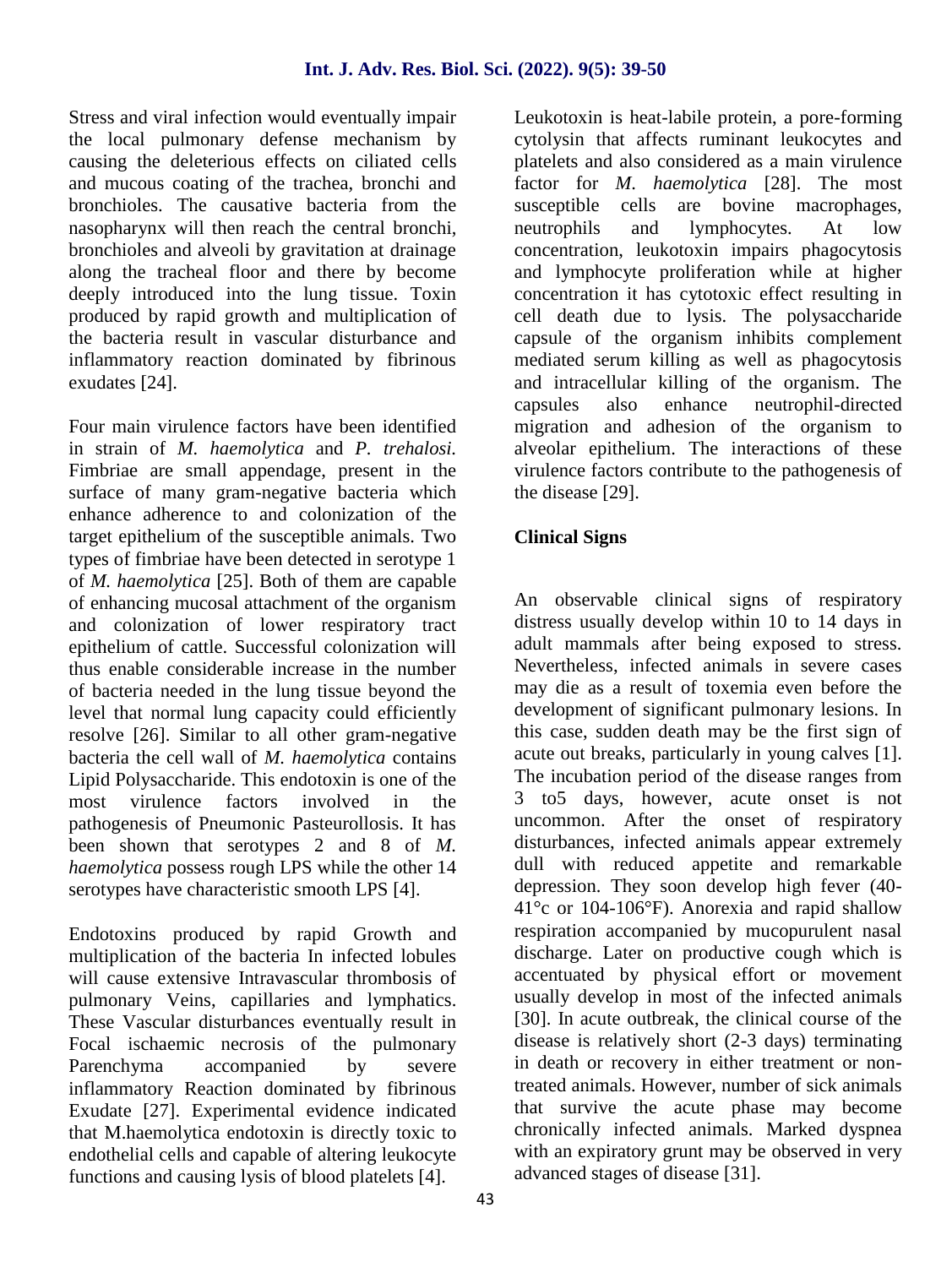#### *1. Post Mortem Examinations*

There is marked pulmonary consolidation, usually involving at least the antero-ventral part of the lungs. The lung is firm and the cut surface usually reveals an irregular, variegated pattern of red, white and gray tissue due to hemorrhage and necrosis. Occasionally sequestrate of necrotic lung tissue are found. *P*. *multicoda* cause fibrino purulent bronchopneumonia without the multifocal coagulation hemolytic necrosis that characteristics of fibrinous lobar pneumonia associated with *M*. *haemolytic*a. The post mortem findings of lung consolidation and pleurisy are present. The basic post mortem lesions are acute fibrin hemorrhagic pneumonia with pleurisy adhesion [31].

#### **Diagnosis**

Diagnosis is depending on the history of age, recent movement, weaning or housing, isolation and identification of the causative agent is important [21]. In addition isolate and identify the *Pasteurella* species from apparently healthy and suspected cases of Pasteurellosis in cattle and comparative cultural, morphological and biochemical characteristics of the isolated *Pasteurella* species as well as comparative pathogenicity of cattle *Pasteurella* species in mice model and its antibiogram should be done [32].

#### *1. Clinical Findings*

The spectrum of clinical finding depends in part on whether the disease is occurring in groups of young cattle in large commercial feedlot, to in small farm feedlot or in individual animals such as lactating dairy cows in which illness is more early recognized by drop in milk production and feed intake. In the feedlot situation, affected animals must be identified primarily by visual observation followed by closer physical examination. However, close physical examination such as auscultation of the lungs have not been routinely used in feedlot, because of the time required to examine individual animals and the perceived accuracy of the examination in making clinical diagnosis [1].

The respiratory rate increased from 30 per minute up to 70 per minute as the percentage of lung consolidation increased from 10% to 50%. The typical case of pneumonic pasteurollosis reveals a fever  $(40-41^{\circ}C)$  or  $104-106^{\circ}F$ ). In early stages there are loud breathing sounds audible over the anterior and ventral part of the lung. Clinically when viewed from a distance, affected cattle are depressed and up on auscultation, rapid shallow respiration with loudness of breath sounds, nasal and ocular discharge are present [17].

## *2. Laboratory Diagnosis*

Microbiology cultures from the lower respiratory tract by tracheal swabs, transtracheal wash, or bronchoalveolar lavage are the most important laboratory diagnosis. Impression smears show a bipolar staining organism with methylene blue. Examination of nasal swab samples from the clinical cases before treatment often yields bacteriological samples for pasteurella in which *M. haemolytica* biotype A serotype 1 is most common isolate obtained from cattle with Pneumonic Pasteurellosis. *M. haemolytica* or*P. multocida* may be isolated from nasal swabs in live animals [33] Serology and mere isolation of *P. multocida* from nasal swabs is of little value without being able to predict pathogenicity. The application of the polymerase chain reaction (PCR) to detect and differentiate toxin producing and nontoxin producing *P. multocida* may prove to be a useful technique for control of both pneumonic pasteurellosis and atrophic rhinitis [33].

## *3. Differential Diagnosis*

The combined infection with certain respiratory viruses is commonly found to increase the susceptibility of farm animals to secondary bacterial pneumonias [34]. Conditions that may be mistaken for pneumonic pasteurellosis include; Contagious Bovine pleuropneumonia, Infectious Bovine Rhinotrachitis Verminous pneumonia caused by *Dictyocaulus viviparous* and viral interstitial pneumonia and sporadic conditions, such as lung abscesses and aspiration pneumonia. The finding of a fibrinous or fibrino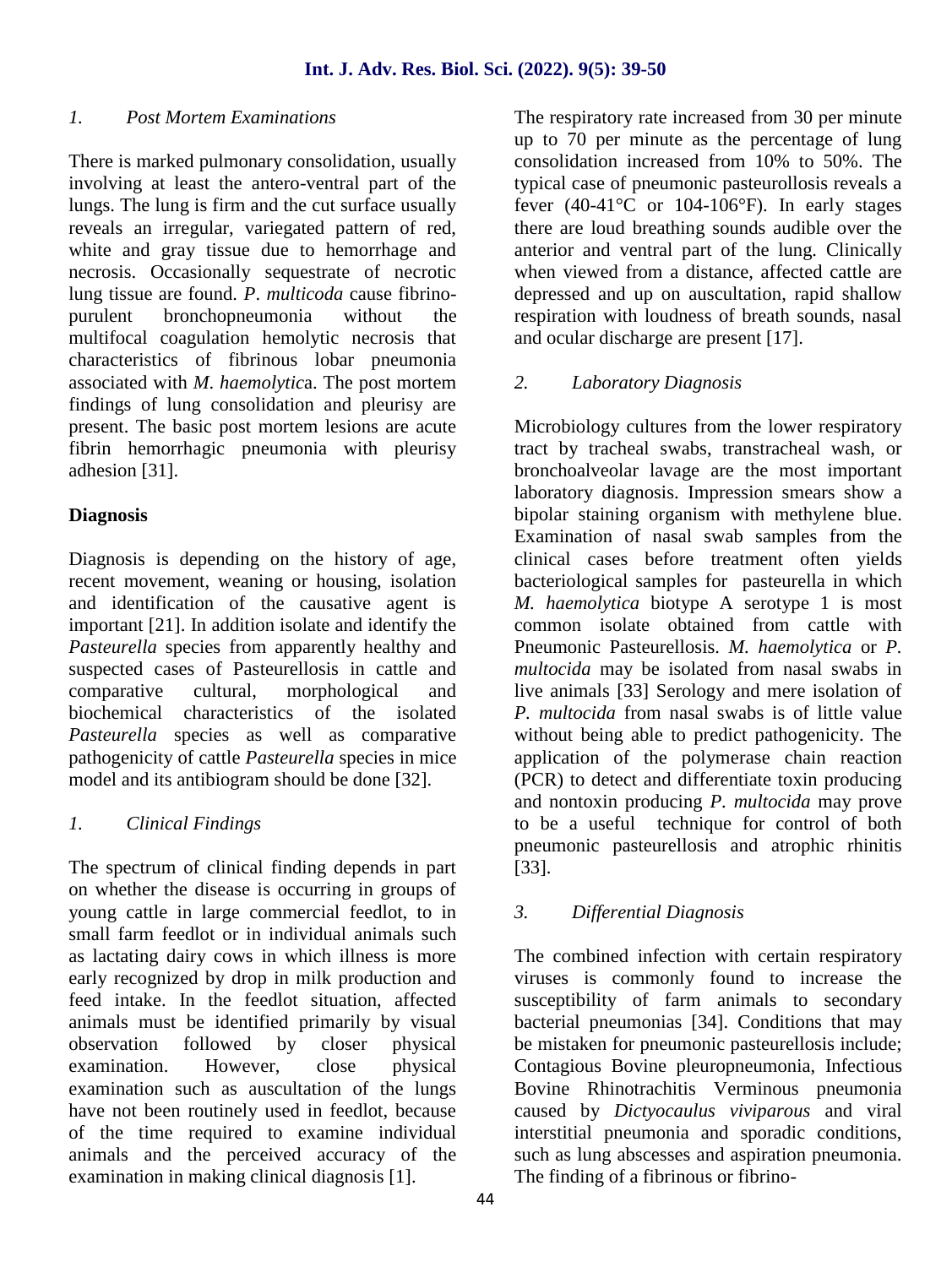bronchopneumonia on necropsy is highly suggestive of pneumonic pasteurellosis, although *Haemophilus somnus*, also a member of the family pasteurelleae, can cause fibrinous lesions [4].

## **Treatment**

Treatment should begin early. Most cattle will show some improvement within one to three days of initiating treatment. Broad spectrum antibiotics are used commonly. Antibiotics most commonly used are Oxytetracycline at rate 20mg/kg BW, IM, long acting and 10mg/kg daily for 3 days short acting; Tilmicosin at rate 10mg/kg BW, SC and repeat 72hr later if necessary; florfenicol (Analog of thiamphenicol) 20mg/kg BW, IM repeat 48 hr and mass medication with sultomethazine 100mg/kg BW in drinking water for 5-7 days. Tilmicosin is effective in reducing the population of *M. haemolytica* that colonizing the nasal cavities of calves with respiratory disease [35]. In veterinary medicine, particularly food animal production, diagnostic testing is used for prevention and control and monitoring as described which then include vaccination, antimicrobial treatment for infected animals and implementation of a biosecurity plan are mandatory [36]. Florfenical given on arrival reduce the incidence of respiratory diseases and for M. reduce the colonization of nasopharynx by *M. haemolytica* [37]. If pulmonary abscessation has occurred, it is difficult to achieve resolution with antimicrobials and culling of animal should be considered. NSAIDS have been shown to be a beneficial ancillary therapy in treating bacterial pneumonia [4].

## **Prevention and Control**

Prevention and control of Pneumonic Pasteurollosis has centered on the predisposing factors in combination with vaccination and management where herds are at high risk [4]. These bacteria are part of the normal microbiota in the upper respiratory tract making the disease difficult to prevent [38]. On the other hand a study reported that there is a various possibilities

to prevent and control infections due to *Pasteurella* and *Mannheimia* species in animals [39].

## *1. Management Strategies*

Because of common occurrence of the disease at the time of shipment from the range to the feedlot, much attention has been given to reduce the incidence of disease at this time. The calves should be transported from the farm of origin directly to the fattening unit. The transport distance should be as short as possible and the animal should be handled in calm and considerate manners at all stages of transport. The calves could weaned and introduced to fattening diet at least two weeks before leaving farm [20].

## *2. Vaccination*

Pasteurella vaccines and respiratory viral vaccines have been used extensively in an attempt to control Pneumonic Pasteurellosis in cattle. However, their efficacy appeared to be low and literature review suggests that at present there is little evidence to show efficacy of such vaccines under feedlot conditions. Vaccination regimes for respiratory pathogens should be completed at least 3 weeks before transportation and vaccine *haemolytica* incorporate modified leukotoxin and surface antigen induce production [8]. The experimental lung challenge of calves with formalin killed *P. multocida* does not provide subsequent protection to challenge with live *P. multicida* [4].

Single vaccination of *M*. *haemolytica* bacterin toxoid given to calves on arrival in the feedlot reduced overall mortality. Vaccination of calves after arrival in the feedlot with genetically attenuated leucotoxin *M*. *haemolytica* combined with its extracts reduced morbidity due to bovine respiratory disease. Several outer membrane protein of *P*. *multocida* type A3, which occasionally causes severe bronchopneumonia in cattle, may be important for immunity for organism [40]. Vaccination of colostrum deprived calves at 2 and 4 weeks of age with *M. haemolytica*, a culture supernatant vaccine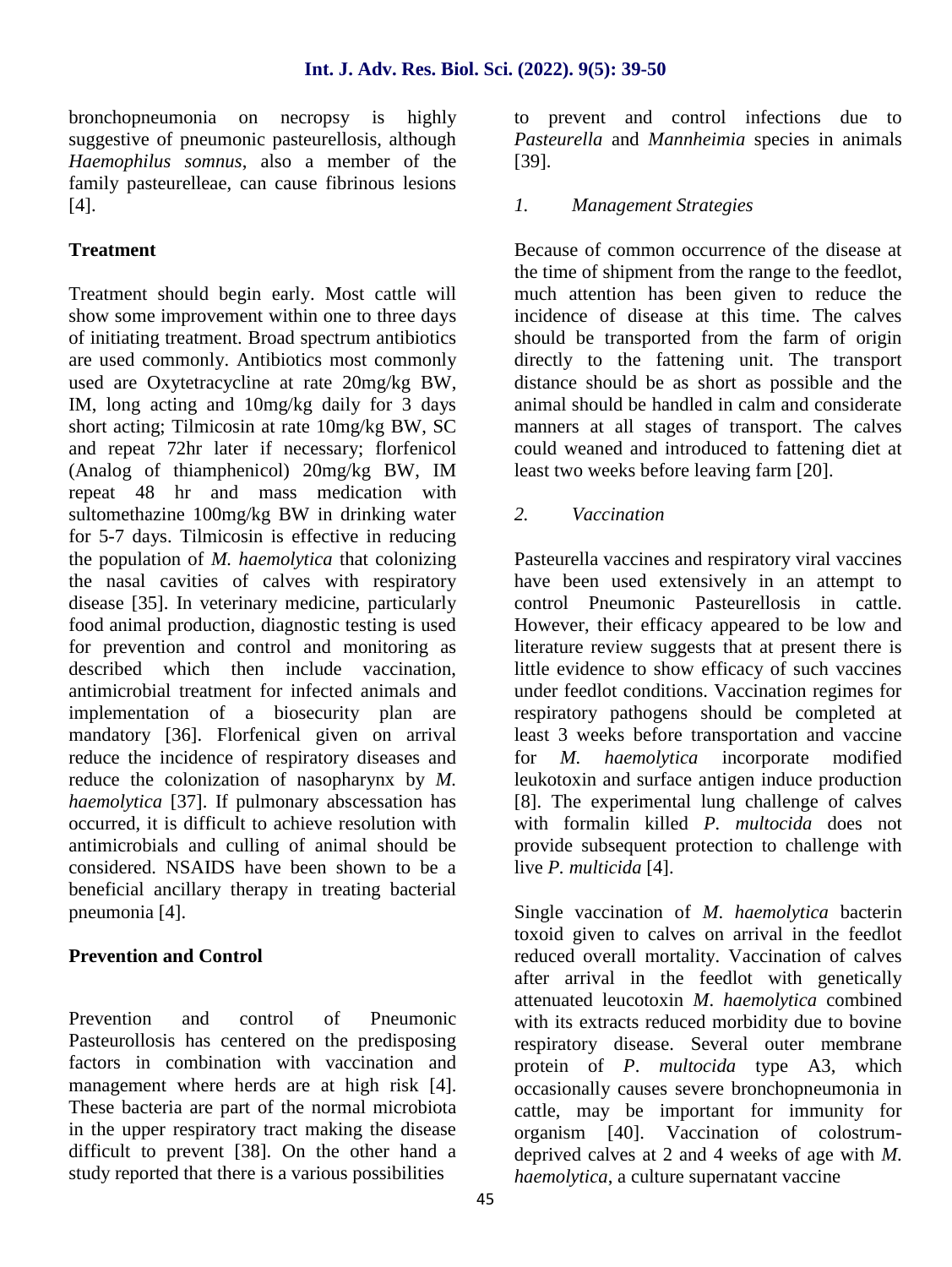resulted in high titer of IgA antibody to capsular polysaccharides within one week of vaccination [41].

#### *3. Chemoprophylaxis*

Chemoprophylactic measures for preventing Pneumonic Pasteurellosis are useful for preventing the outbreak of the disease, especially when disease provoking stress is consciously put up with. Application of long acting Oxtetracycline before shipping animals over a long distance will protect the animals effectively against shipping fever. The antibiotic chemoprophylaxis of pasteurellosis is the only way to stop the infection immediately during a sudden outbreak and prevents its spreading to other animals or herd. In such cases, the chemoprophylaxis replaces the application of hyperimmune serum which used to be applied [12].

#### **Economic Importance**

It is well established that Pneumonic Pasteurellosis is responsible for the largest cause of mortality in feedlot animals in which the disease accounts for appropriately 30% of the total cattle death worldwide. The global economic impact of the disease is very well recognized and more than one billion dollars are annually cost in beef cattle industry. In addition to the death losses, the cost of treatment is considerable. It is also a disease of great importance in North America and Britain were it has caused great loss since before 1990s [3].

#### **STATUS OF PNEUMONIC PASTEURELLOSIS OF CATTLE IN ETHIOPIA**

Few studies are conducted in Ethiopia to determine the extent of the problem and the relative distribution of different biotypes and serotypes of Mannheimia species. In those studies, there are indications to the prominence of *M. Haemolytica* especially serotype A1 and A2 are the most common in the country obtained from nasal and transtracheal swab with

morphology, phenotypical and conventional characterization [42]. However, molecular advances need to know the prevalence and the tangible organisms elaborate bovine and ovine pneumonic pasteurellosis concerning serotype distribution and the etiological diversity of the agent in the country [42]. Losses due to death were also noticed in ruminants confined in quarantine stations for export and on the farm [43].

In a study undertaken in calves with clinical signs of respiratory disease in the same area, *M. Haemolytica* and *P. Multocida* isolates were obtained from nasal and transtracheal swabs [44]. *M. Haemolytica* serotype A and A2 are the most common in the country. However, no study has been done to know the prevalence and the actual organisms involved in Pneumonic Pasteurellosis of cattle but few studies have been done concerning Ovine Pneumonic Pasteurellosis in Central, North, Eastern and South Eastern high lands of the country [45, 46].

In Ethiopia among few studies the prevalence in ruminants is found to be high and eleven of the 17 known serotypes of *M. Haemolytica , M. Glucosida* and *B. Trehalosi* has so far been isolated and identified in ovine in central, northeastern and southeastern high lands of the country [43]. In Milae Districts of Afar region from an outbreak in 2000 in sheep and goat *M. Haemolytica* biotype T was isolated from nasal swabs and lung and pleural fluid. In addition calves with clinical signs of respiratory disease in the same area *M.haemolytica* and *P.Multocida* were obtained from nasal and transtracheal swabs [43]. The prevalence of pneumonia caused by these bacteria has been considered to be important constraints in Ethiopia by Tibbo *et al.* [47],Weldemeskel *et al*. [48] incurring huge economic loss. Similarly, in Ethiopia, respiratory problems due to *M. haemolytica*, *B. trehalosi* and *P. multocida* cause significant mortality and morbidity and are responsible for huge treatment cost [49].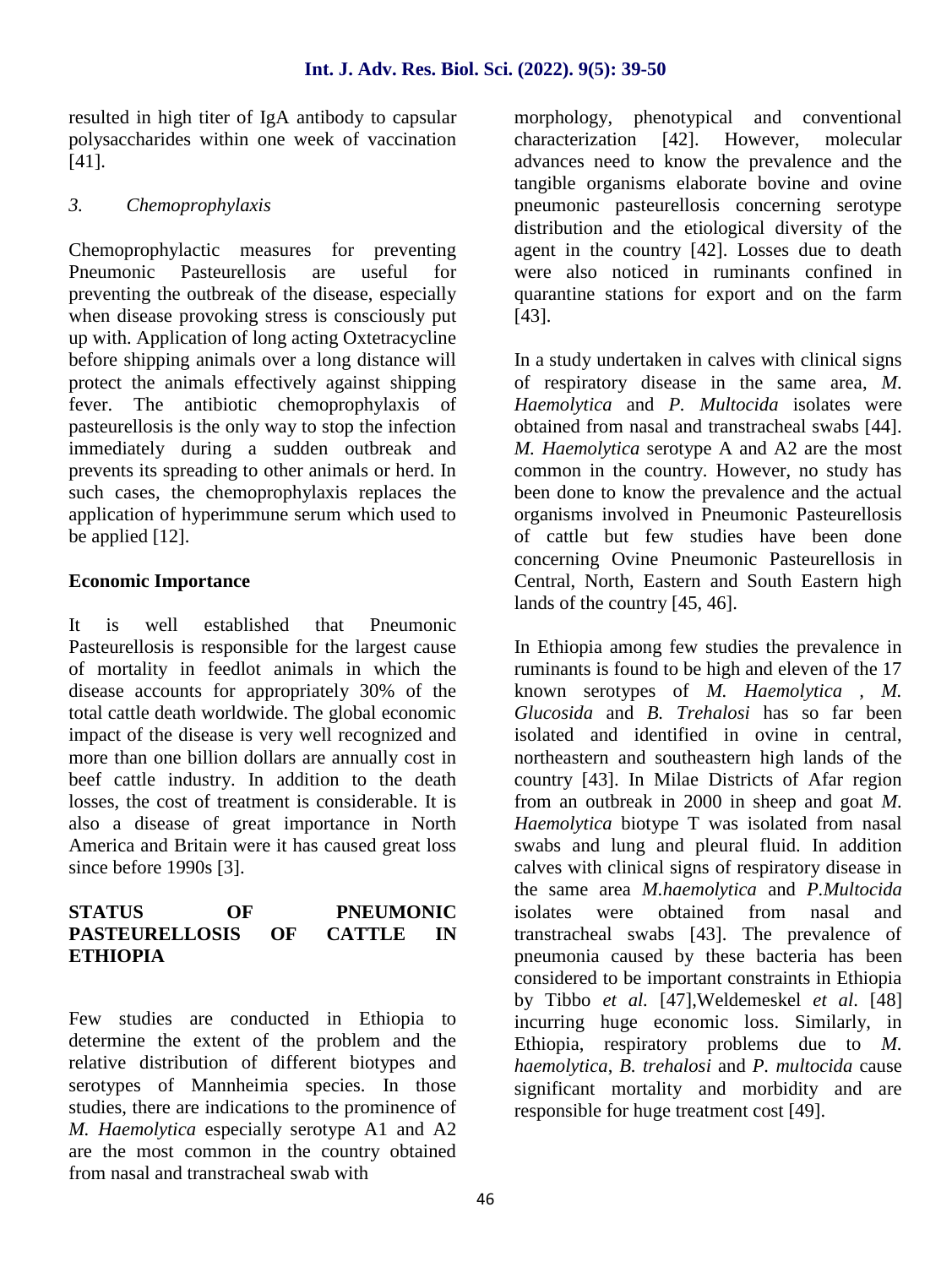Recent studies indicated that most cases of ruminant pasteurellosis are caused by *M. haemolytica* and vaccine produced by the NVI against the disease is from *P. multocida* serotype A and B which does not correspond to the real causative agent [42]. This may be one possible explanation for high mortality observed from respiratory distress in North Showa (Ethiopia) despite the annual vaccination using monovalent vaccine. The presence of multiple serotypes of *M. haemolytica* as well as *B. trehalosi* without cross protection becomes a challenge for the development of vaccine that is effective worldwide [43].

#### **Conclusion and Recommendation**

Pneumonic Pasteurellosis is a highly complex multifactorial disease of a worldwide prevalence and distribution in cattle. The disease primarily results from interaction of stress, immunity and the causative bacteria (*M. haemolytica*) which is commensally resident in the respiratory tract of susceptible animals. The major factors leading to stress and compromised immunity are naturally created by adverse environmental and climatic conditions and also by previous or co-infection with certain respiratory viruses, mycoplasma or some other types of bacteria. The disease is mostly transmitted by inhalation from infected droplets. Also the disease has typical clinical form, highly infectious, often fatal and economically important. It is a major cause of morbidity globally. Diagnosis is depending on the history of age, recent movement, weaning or housing, isolation and identification of the causative agent is important. Effective control is based on management, vaccination and chemoprophylaxis. Based on the above conclusion, the following recommendations are forwarded:

 Infected animals should be isolated and treated as early as possible.

 Prevent and avoid stress factors that predispose animals to pneumonic pasteurellosis;

 Emphasis should be given on management system improvement practices.

 Providing prophylactic drugs during loading of animals in case of transportation.

 Vaccination of cattle should be given at least 3 weeks before transportation.

 Further investigation has to be conducted on the status of pneumonic pasteurellosis in cattle in Ethiopia in terms of prevention and control of the disease.

## **References**

- 1. Radostits, O.M., C.C. Gay, P.D. Constable and K.W. Hinchcliff, 2007. Veterinary Medicine: A Textbook of Diseases of Cattle, Sheep, Pigs, Goats and Horses, 10 ed., W.B. Saunders, London, 921-935.
- 2. Marinella, M.D., 2004. Community acquired pneumonia due to Pasteurella multocida. Respiratory Care, 49: 1528-1529.
- 3. Boudreaux, C. M., 2004. A novel strategy of controlling bovine pneumonic pasteurellosis: Transfecting the upper respiratory tract of cattle with a gene coding for the antimicrobial peptide cecropin. Acadamic Journal of Animal Diseases 6(2): 30-39, 2017
- 4. Zenebe, T., K. Tadele, F. Takle and G. Kebede, 2015. Review on the Pneumonic Pasteurellosis of Cattle. Academic Journal of Animal Diseases 4(3): 177-184
- 5. Quinn, P.J., M.E. Carter, B. Markey and G.R. Carter, 2002. Pasteurollosis, In: Veterinary Microbiology and Microbial Disease. Blackwell Publishing Oxford, UK, Pp: 140- 144.
- 6. Radostits, O.M., C.C. Gay, P.D. Constable and K.W. Hinchcliff, 2007. Veterinary Medicine: A Textbook of Diseases of Cattle, Sheep, Pigs, Goats and Horses, 10 ed., W.B. Saunders, London, 749-759.
- 7. Confer, A.W., R.J. Panciera, K.D. Clinken beard and D.M. Mosier, 1990. Molecular aspect of Virulence of Pasteurella Haemolytica. Canadian Journal of Veterinary Research, 54: 548-552.
- 8. Schreiber, D., C. Schuhmacher and S. Touffet, 2000. Evaluation of the efficacy of a new combined Mannheimia haemolytica serotype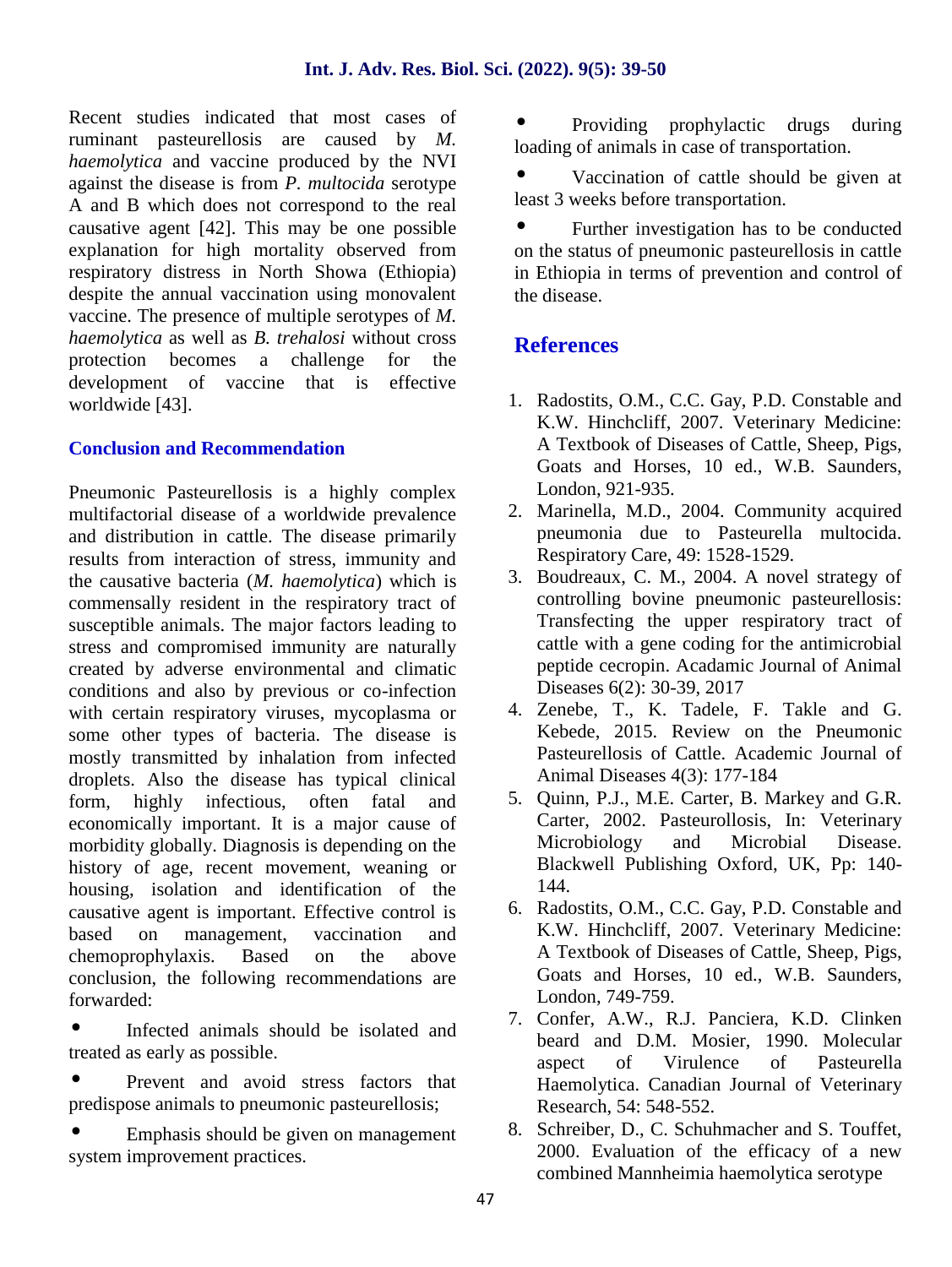A1 and 6 vaccine pre-ruminant calves by virulent challenge. Cattle practice, 8: 9-12.

- 9. Tadele, K., T. Fikadu, T. Zenebe and K. Girma, 2015. Review on the Pneumonic 20. Frank, Pasteurellosis of Cattle. Academic Journal of Animal Diseases, 4(3): 177-184
- 10. Brennan, E.R., E.R. Corstvet and B.D. Paulson, 1997. Antibody response to Pasteurella haemolytica A1 and three of outer membrane proteins in serum, nasal secretions broncho alveolar lavage fluid from calves. American Journal of Veterinary Research, 59: 727-732.
- 11. Holt, J.G., N.R. Krieg, P.H. Sneath, J.T. Staley and S.T. Williams, 1994. Bergey's Manual of Determinative Bacteriology.  $9<sup>th</sup>$  edition. Baltimore, Williams and Wilkins, 196.
- 12. Seifert, S.H., 1996. Pasteurellosis. In: Tropical animal health. 2 edition. Kluwer academic publishers.Dordrecht, the Netherlands,373- 378.
- 13. Ribble, C.S., A. H. Meek and G.K. Jim, 1995. The pattern of fatal Firbinous pneumonia (Shipping fever) affecting calves in a large feed lot in Alberta, Canadian Journal of Veterinary Research, 207: 612-615.
- 14. Harwood, D.G., A. Otters and R. Gunning, 1995. Peracute pleuropneumonia in adult cattle. Veterinary Research, 136: 252-260.
- 15. Malazdrewich, C., P. Thumbikat and S.K. Maheswaran, 2004. Protective effect of dexamethasone in experimental bovine pneumonic mannhemeiosis. Microbial pathogenesis, 36: 227-236.
- 16. Martin, W.B., 1996. Respiratory infection of sheep. Comparative immunology, Microbiology and Infectious Disease, 19: 171- 179.
- 17. Ackermann, M.R. and K.A. Brogden, 2000. Response of the ruminant Respiratory tract to Mannheimia (Pasteurella) haemolytica. Microbiology Infection, 2: 1079-1088.
- 18. Rowe, H.A., I.R. Poxto and W. Donachie, 2001. Survival of Mannheim (Pasteurella) haemolytica in trachea bronchial washings of sheep and cattle. Veterinary Microbiology, 81: 303-314.
- 19. Hall, H.T., 1994. Disease and parasites of Livestock in the tropics, 2 edition, Longmans, London, Pp: 127-128.
- G.H., 1988. When Pasteurella haemolytica colonizes the nasal passages of cattle American Journal of Veterinary Research, 83: 1060-10 64.
- 21. Whiteley, L.O., S.K. Maheswaran, D.J. Weiss, T.R. Ames and M.S. Kansan,1992. Pasteurella haemolytica A1 and Bovine Respiratory Disease: Pathogenesis. Journal of Veteternary Internal Medicine, 6: 11-22.
- 22. Shewen, P.E. and B.N. Wilkie, 1982. Cytotoxin of Pasteurella haemolytica acting on bovine leukocytes. Inf. ect. Immun, 35: 91-94.
- 23. Welsh, R.D., L.B. Dye, M.E. Payton and A.W. Confer, 2004. Isolation and antimicrobial susceptibilities of bacterial pathogens from bovine pneumonia: 1994–2002. Journal of Veterinary Diagnostics Investigation 16: 426– 431.
- 24. Scolombe, R.F., J. Malark, R. Inderson, F. Derksen and N. Robinson, 1985. Importance of Neutrophils in the pathogenesis of acute pneumonic pasteurellosis in calves. American Journal of Veterinary Research, 46: 2252- 2258.
- 25. Merck, 1989. Factors affecting the incidence of pneumonia in growing bulls. Veterinary record, 98: 52-55.
- 26. Gonzales, C.T. and S.K. Maherswaran, 1993. The role of induced virulence factors produced by Pasteurella haemolytica in the pathogenesis of bovine pneumonic pasteurollosis; Review and hypothesis. British Veterinary Journal, 148: 183-193.
- 27. Abdelsalam, E. B., 2008. 'A review on pneumonic Pasteurellosis ( Respiratory Mannheimiosis ) with emphasis on pathogenesis , virulence mechanisms and predisposing factors. Bulgarian Journal of Veterinary Medicine , 139–160.
- 28. Zecchinon, L., T. Fett and D. Desmecht, 2005. How Mannheimia haemolytica defeat host defense through a kiss of death mechanisms. Veterinary Research, 136: 133-156.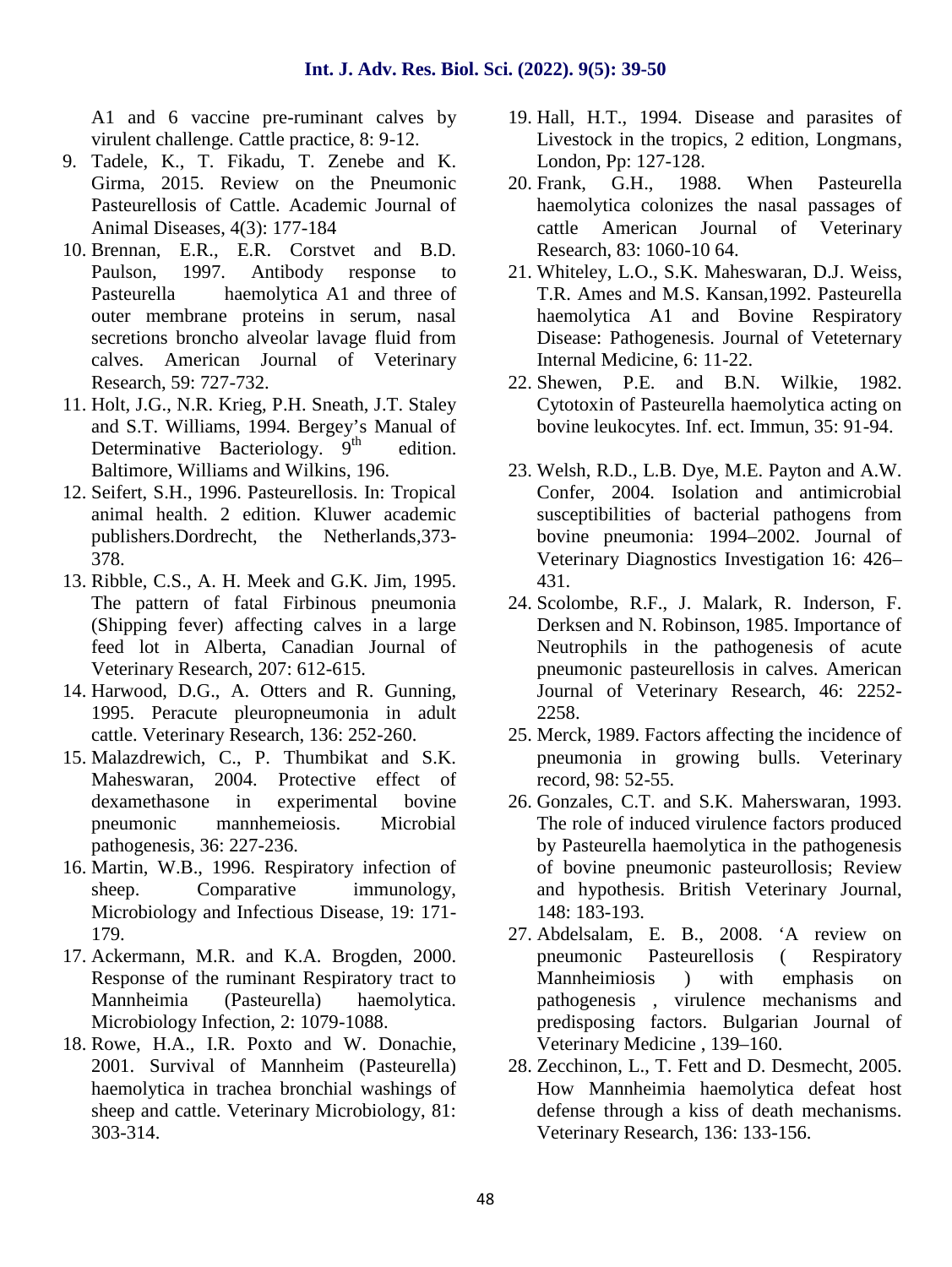- 29. Jeyaseelan, S., S. Streevatsan, S.K. Maheswaran, 2002. Role of M. Haemolytica Leukotoxin in the Pathogenesis of bovine pneumonic Pasteurollosis, Animal Health Revolution, 3: 69-82.
- 30. De Alwis, M.C.L., 1992. Haemorrhagic septicaemia-a general review. Britain Veterinary Journal, 148: 99-112.
- 31. Lopez, A., 2001. Respiratory system, thoracic cavity and pleura. In: Thomson's Special Veterinary Pathology, 3rd edition, eds M.D. McGavin, W.W. Carlton and J. Zachary, Mosby-Year Book Ink, 125-195
- 32. Ahasan, M. S., 2013 Pasteurellosis in Ruminants. University of Florida https://www.researchgate.net/publication/2828 09817
- 33. Patrick G. H., 2015. Veterinary Diagnostic and Production Animal Medicine, College of Veterinary Medicine, Iowa State University. Acadamic Jaurnal Animal Diseases 4(3): 177- 184, 2015
- 34. Hodgson P. D., P. Aich, A. Manuja, K. Hokamp, F.M. Roche, F.S.L. Brinkman, A. Potter L.A. Babiuk and P.J. Griebel, 2005. Effect of stress on viral cobacterial synergy in bovine respiratory disease: novel mechanisms to regulate inflammation. Comparative and functional genomics, 6: 244-250.
- 35. Frank, G.H. and G.C. Duff, 2000. Association between infections of Respiratory Tract. American Journal of Veterinary Research, 61: 1479-1483.
- 36. Fulton R. W. and A.W. Confer, 2012. Laboratory test descriptions for bovine respiratory disease diagnosis and their strengths and weaknesses: gold standards for diagnosis, do they exist? The Canadian Veterinary Journal, 53: 754.
- 37. Frank, G.H., R.E. Briggs and K.G. Gillette, 1986. Colonization of the nasal passages of calves with Pasteurella haemolytica serotype 1 and regeneration of colonization after experimentally induced viral infection of the respiratory tract. American Journal of Veterinary Research, 47: 1704-1707.
- 38. Catry, B., 2005. Pasteurella and Mannheimia species from calves: differentiation and antimicrobial resistance. PhD dissertation Ghent university.
- 39. Kehrenberg, C., S.T. Gundula, L.M. Jean, C.D. Elisabeth and S. Stefan, 2001. Antimicrobial resistance in Pasteurella and Mannheimia: epidemiology and genetic basis. Veteterinary Research, Bio Medical Central, 32:.323-3.
- 40. Thorlacson, B., W. Martin and D. Postter, 1990. A field trial to evaluate the efficacy of commercial P. haemolytica bacterial extract in preventing bovine respiratory disease. Canadian Veterinary Journal, 31: 573-579.
- 41. Hodgsons, D.C., 2000. Vaccination of neonates colostrums deprived calves against P. haemolytica A1. Canadian Veterinary Research, 64: 3-8.
- 42. Abebe, W., 2018. Isolation and identification of Mannhemia Haemolitica, Bibersteinia Trehalosi and Pasteurella Multocida from Cattle and Sheep from Selected Areas of Ethiopia. MSc Thesis, Addis Ababa University, College of Veterinary Medicine, Bishoftu, Ethiopia. Academic Journal of Animal Diseases 6(2): 30-39
- 43. Tadesse, B., 2020. Ruminant Pneumonic Pasteurellosis : Review on Epidemiology, Epidemiology, Pathogenesis and Virulence Mechanism. Academic Journal of Animal Diseases 6(2): 30-39
- 44. Tumeleasone, S., 2002. Sheep and Goats disease imposes a serious problem. Daily Amharic newsletter, Addis Zemen March 14/2002, 1-6.
- 45. Teferi, M., 1998. An epidemiological study on ovine pneumonic pasteurellosis in Arsi, South East Ethiopia. Acadamic Journal of Animal Diseases 4(3): 177-184
- 46. Sisay, T. and A. Zerihun, 2004. Diversity of Manheimia Haemolytica and Pasteurella trehalosi serotypes from apparently healthy sheep and Abattour specimens in the high lands of Wollo, North East Ethiopia. Veterinary Research Communication, 27: 3-14.
- 47. Tibbo M., M. Woldemeskel and A. Gopilo, 2001. Outbreak of respiratory disease in sheep in central Ethiopia. Tropical Animal Health and Production, 33:355-365.